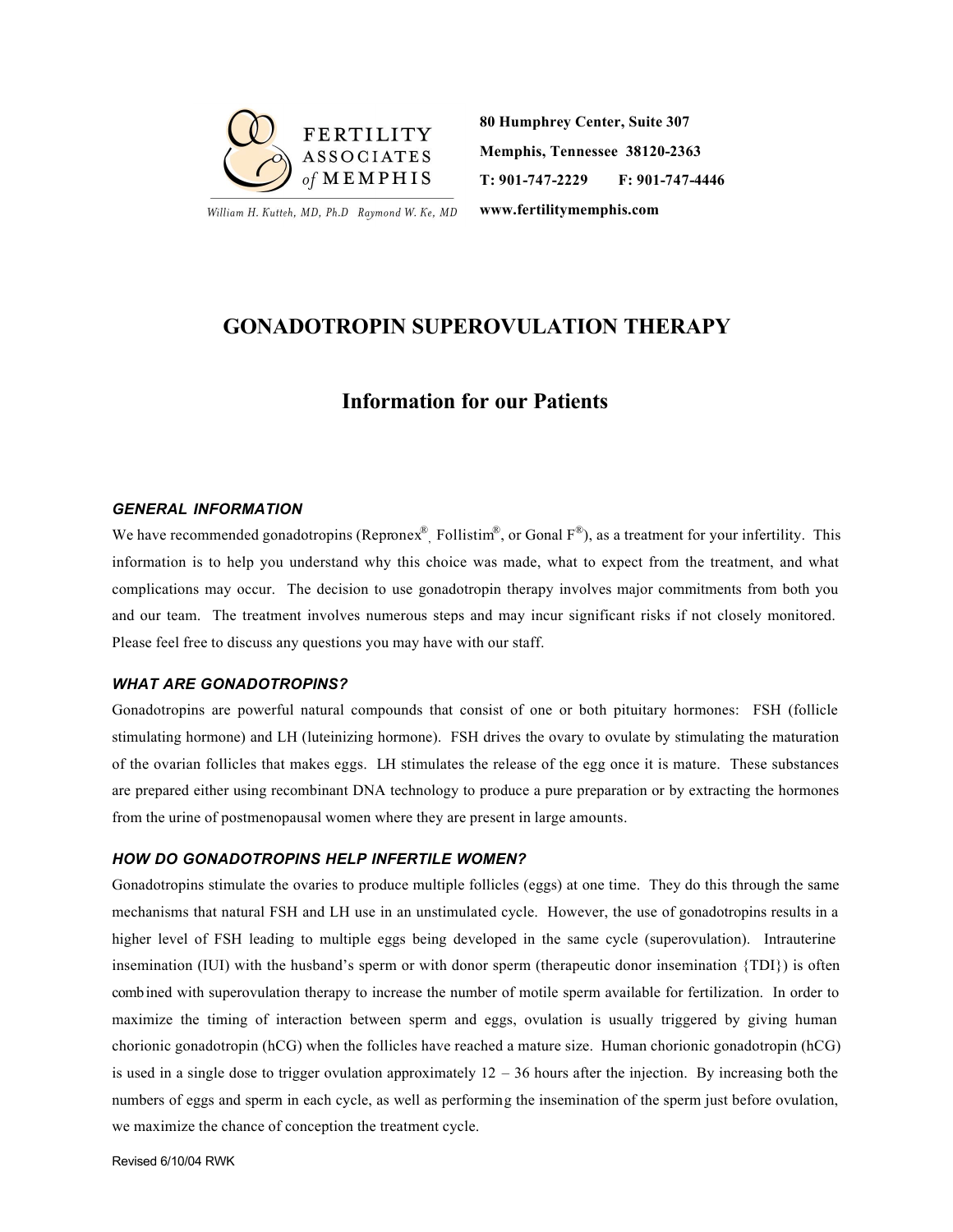## *HOW DO I TAKE GONADOTROPINS?*

Gonadotropins are self-administered as injections. Most are now injected subcutaneously, which is much easier and less painful, however some are injected into a muscle. The dosage required to induce ovulation is highly individualized and may even vary between different cycles in the same women. One ampoule contains 75 units and the starting dose usually varies between 1 to 6 ampoules per day beginning on day 3 of menstrual flow. The dose usually administered in the early evening so that the results of the tests that have been performed during the day are known.

## *HOW IS THE RESPONSE TO SUPEROVULATION TREATMENT MONITERED?*

The response of the ovary is assessed by two techniques:

- 1) measurement of the blood concentration of estradiol (an estrogen); and,
- 2) measurement of the numbers, sizes, and location of the ovarian follicles by transvaginal ultrasound.

Estradiol is secreted into the blood by the growing ovarian follicles as they respond to the gonadotropins. By following the increase in the concentration of estradiol by blood tests and monitoring follicular size and number by transvaginal ultrasound, we may adjust the dosage of the medications. Those patients that are responding rapidly may have their dosages decreased whereas those that are responding slowly may have the dosages increased.

On the first day of superovulation therapy (usually cycle day 3), you will have the first blood test and transvaginal ultrasound. After the tests are reviewed with your physician and the dosages determined, the gonadotropins are given for 3 to 5 days. Then another blood test and ultrasound are performed to monitor your progress. The dosage of gonadotropins is adjusted as necessary, and then repeat blood tests and ultrasounds are performed as ordered by your physician. Typically, you will have a total of 3 to 4 blood test and ultrasounds during one cycle and you will take gonadotropins for approximately 7 to 14 days. When the oocytes (eggs) are mature, as confirmed by estradiol measurements and ultrasound, hCG is given to induce ovulation. For double insemination, hCG is given at 10 p.m. and IUI is performed the following two mornings. Recent studies suggest higher pregnancy rates with double inseminations. For single insemination, the hCG injection is usually given at 10 p.m. and IUI performed approximately 36 hours afterwards.

All blood specimens and transvaginal ultrasounds are performed at the 909 Ridgeway Loop Road office between the hours of 7:30 AM and 8:30 AM. After the physician has reviewed the results of these tests, you will be contacted by telephone the same day to review the results and adjust the dosage of gonadotropins, as necessary. It is vital that we have a reliable way of contacting you so that important instructions can be communicated. Through our experience, a working and secure home answering machine or voice mail is the best method and you must have either before getting started. Please check it at least once a day around 4:00 PM for our messages. Please do not call the office for these results unless you have not heard from the nurse by 4:00 PM. When the oocytes become mature, you will be instructed to take the hCG at a certain time and be scheduled for your IUI. If you menstrual period does not start within 14 days after the hCG injection, come in for a pregnancy test.

#### *WHAT ARE THE SUCCESS RATES WITH GONADOTROPIN THERAPY*

Success rates vary according to the patient's age, condition of the fallopian tube(s), as well as the presence of male factor (sperm) problems. Overall, success rates are between 18-24% per cycle. If 3 cycles are performed, there is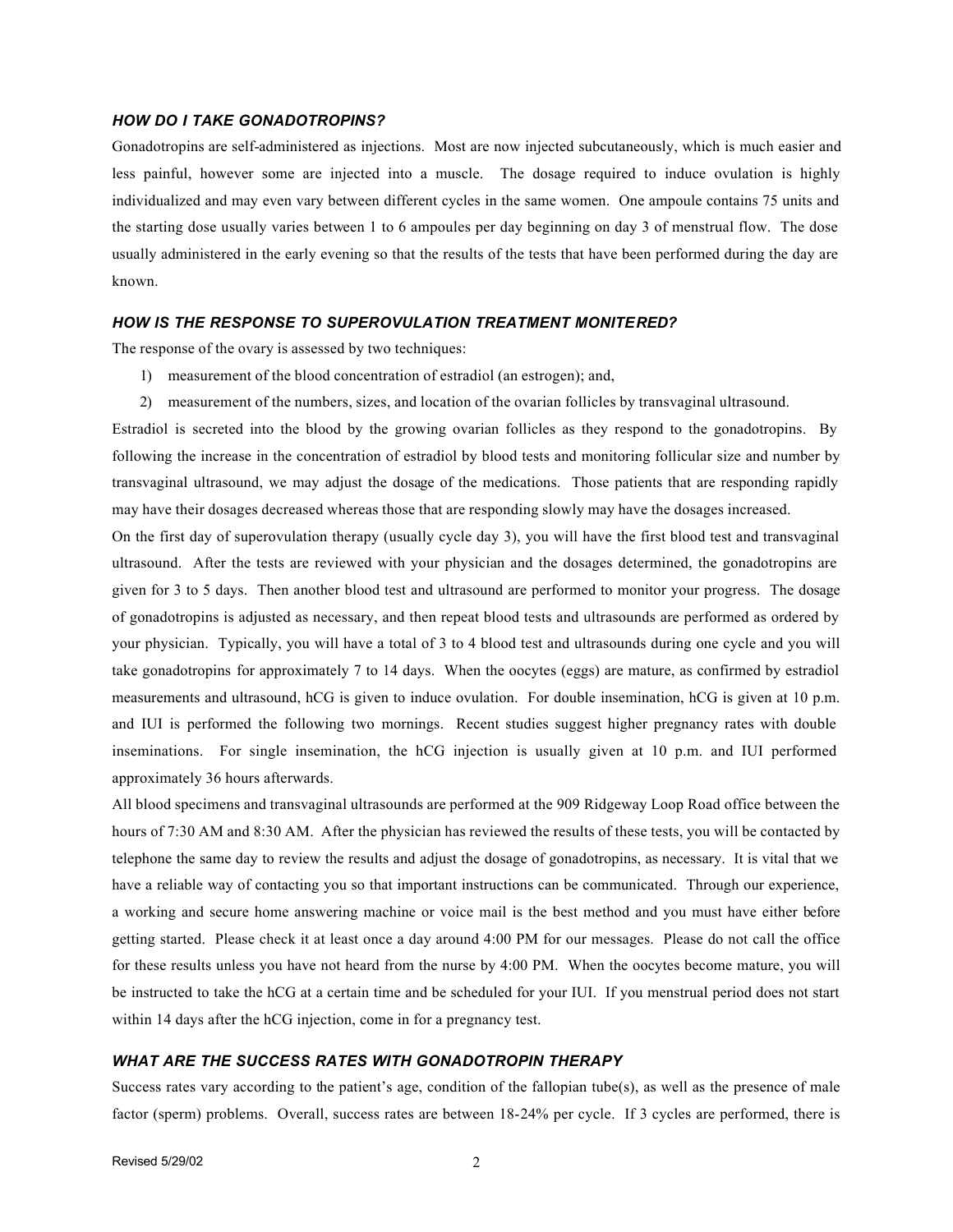approximately a 50% chance that one of the 3 cycles will result in a pregnancy. It is important to discuss with your physician what your individual chances may be according to your situation.

## *WILL I NEED PROGESTERONE SUPPORT AFTER I HAVE TAKEN GONADOTROPINS?*

Progesterone support will be prescribed after a gonadotropin cycle to help improve the chances of pregnancy, as well as maintain the pregnancy if implantation does occur. We recommend progesterone be taken as a vaginal suppository or as an intramuscular injection since progesterone taken orally is not absorbed well.

## *WHAT ARE THE POSSIBLE COMPLICATIONS OF GONADOTROPIN THERAPY?*

Gonadotropins are powerful agents with the potential for serous complications. Although we are experienced in the use of these medications and we utilize state of the art methods to prevent complications, complications are still possible. The most common complication is multiple pregnancy. If you become pregnant with superovulation therapy, you have a 15% chance of twins. The risk of multiple pregnancy greater than twins is less than 5%, but is considered very significant. Your physician will discuss the serious issue of multiple pregnancy with you before you start treatment.

There is a small risk  $\left(\langle 1\% \right)$  of severe ovarian hyperstimulation syndrome (OHSS). The condition is characterized by ovarian enlargement, abdominal swelling, weight gain, and abdominal pain. The risk is minimized by careful ultrasound and estradiol measurements. A complete description of the most common complications is attached to this packet.

## *WHAT ARE THE COSTS OF GONADOTROPIN THERAPY?*

Gonadotropins are expensive drugs and one ampoule, 75 units, can cost between \$45 and \$75. The gonadotropins, hCG, and/or progesterone can cost between \$1,000 and \$2,000 each month. A complete listing of estimated expenses is attached to this packet.

#### *HOW DO I START THERAPY?*

Before you start superovulation therapy, contact one of the nurses for a gonadotropin injection teaching session. You will be given a teaching video and injection kit to take home and study. **We then ask you and your partner to demonstrate to us the proper mixing and injection technique.** We will insist on this visit even if you feel it is not necessary for you, because proper mixing and injection is crucial for these expensive medications.

All of our treatments are based on the first of your menses designated cycle day 1. Please call the reproductive endocrinology nurse at (901) 767-6868 on cycle day 1 **before 2:00 PM.** If your period starts after 2:00 PM, then simply call the next day. If your period begins on a weekend or holiday, our nurse can be reached on a digital pager **between 8:00 AM and 2:00 PM.** Dial pager number (901) 418-6353 and wait for the beeps. Enter your phone number with area code. The nurse will return your call. When you speak with the nurse, she will schedule the first ultrasound and blood test on cycle day 2 or 3.